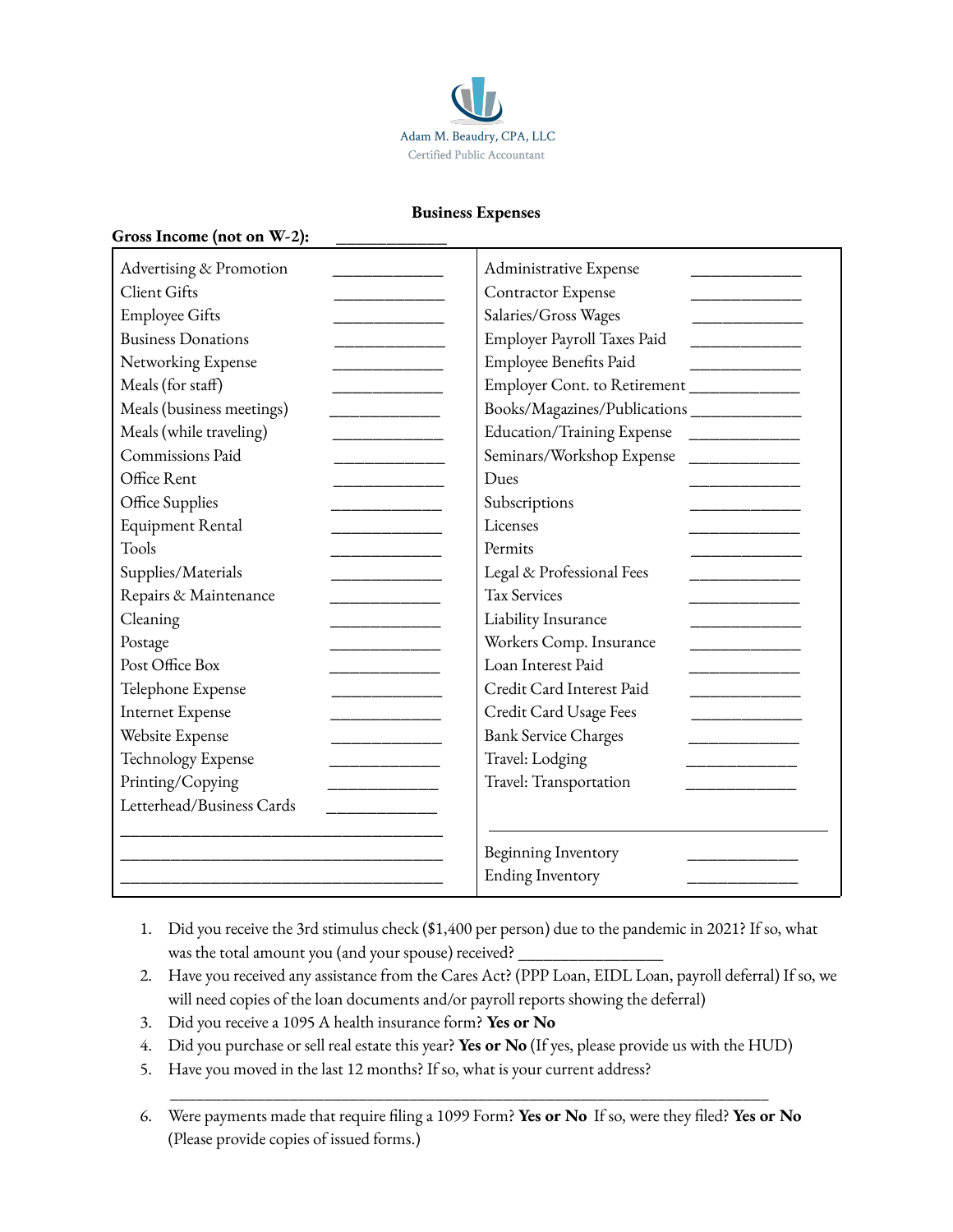## **Federal Quarterly Tax Payments State Quarterly Tax Payments**

|           | Date | Amount |           | Date | Amount |
|-----------|------|--------|-----------|------|--------|
| Payment 1 |      |        | Payment 1 |      |        |
| Payment 2 |      |        | Payment 2 |      |        |
| Payment 3 |      |        | Payment 3 |      |        |
| Payment 4 |      |        | Payment 4 |      |        |

**Office Furniture, Equipment, Improvements, Vehicle Purchases: (Purchases that exceed \$2,500)**

| Item                                            | <b>Purchase Date</b>                                                         | <b>Purchase Price</b>                                     |
|-------------------------------------------------|------------------------------------------------------------------------------|-----------------------------------------------------------|
|                                                 |                                                                              |                                                           |
|                                                 |                                                                              |                                                           |
|                                                 |                                                                              |                                                           |
|                                                 |                                                                              |                                                           |
|                                                 |                                                                              |                                                           |
| Vehicle:                                        |                                                                              |                                                           |
|                                                 |                                                                              | Year                                                      |
|                                                 |                                                                              |                                                           |
| Total Miles                                     | Business Miles*                                                              |                                                           |
|                                                 | *A mileage log should be kept throughout the year to track business mileage. |                                                           |
| Excise Tax<br><u> 1980 - Jan Jawa Barat, pa</u> | Parking                                                                      | Registration                                              |
| Gas<br>______________                           | Lease Payments ______________                                                | License<br><u> 22 March 2014 - An Dùbhlachd ann an 19</u> |
| Oil Changes                                     | Repairs<br>_____________                                                     | Cleaning<br>_________________                             |
| Inspection                                      | Maintenance<br><u> 1986 - Jan Barat, primeira polit</u> ik                   | Auto Club                                                 |
| Tolls*                                          | Insurance                                                                    |                                                           |

*\*Log into your EZ Pass account to print out a summary of the yearly toll costs.*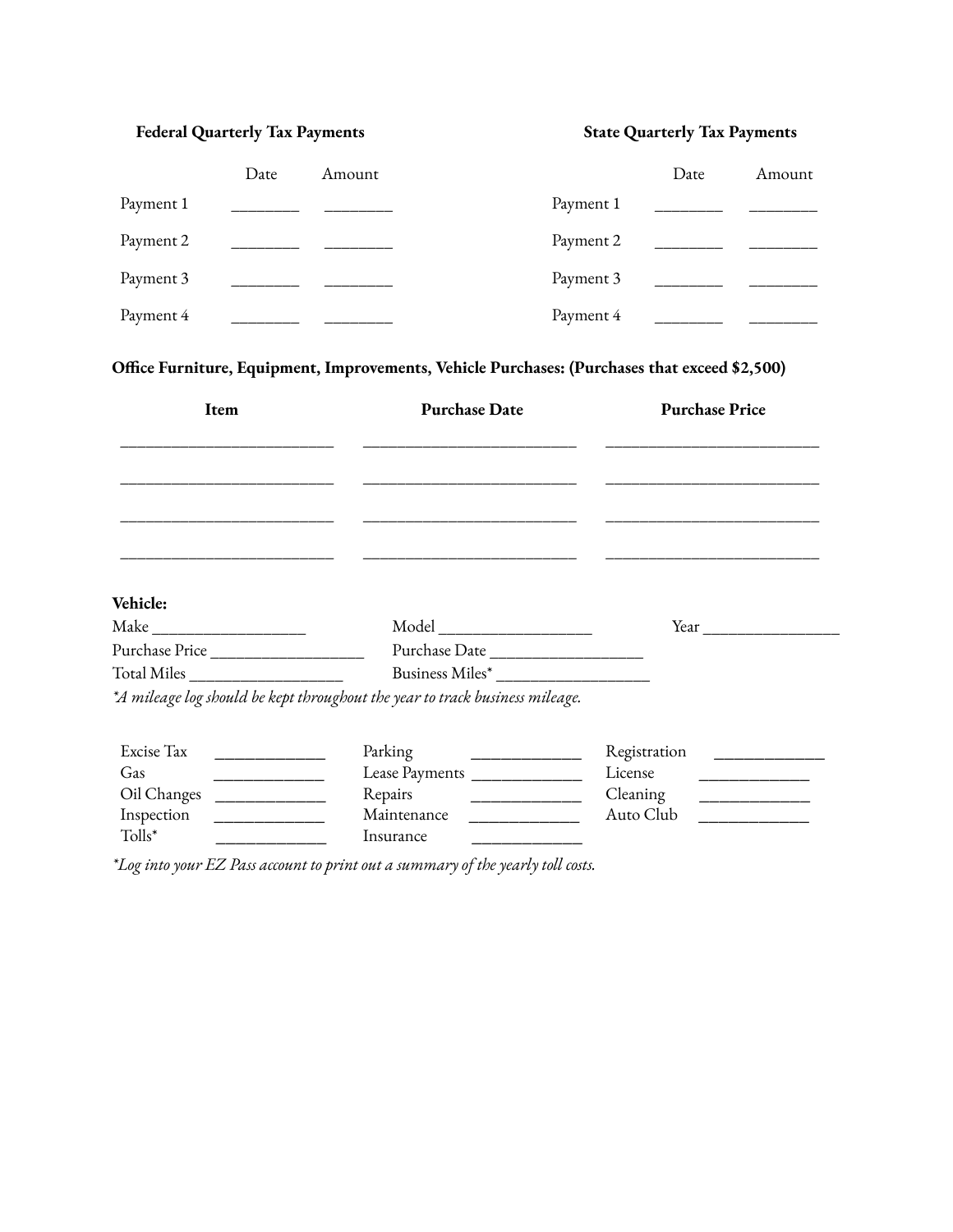## **Home Office: (A portion of your home that is used solely for business purposes)**

| Total Square Footage of Home               |                              | Labor (not your own)                                     |                                                                                                                        |  |
|--------------------------------------------|------------------------------|----------------------------------------------------------|------------------------------------------------------------------------------------------------------------------------|--|
| Total Square Footage of Office             |                              | Insurance                                                |                                                                                                                        |  |
|                                            |                              | Garbage Removal                                          | _____________________                                                                                                  |  |
| DIRECT EXPENSES (benefit only home office) |                              | <b>Cleaning Services</b>                                 |                                                                                                                        |  |
| Repairs & Painting                         |                              | Landscaping                                              |                                                                                                                        |  |
| Insurance                                  | <u> Liste de la contrata</u> | <b>Snow Service</b>                                      |                                                                                                                        |  |
|                                            |                              | Condo Fee                                                |                                                                                                                        |  |
|                                            |                              | Security System                                          |                                                                                                                        |  |
| INDIRECT EXPENSES (benefit entire home)    |                              | Rent                                                     | <u> La Carlo Carlo Carlo Carlo Carlo Carlo Carlo Carlo Carlo Carlo Carlo Carlo Carlo Carlo Carlo Carlo Carlo Carlo</u> |  |
| Gas & Electricity                          |                              | Mortgage Interest                                        |                                                                                                                        |  |
| Water & Sewage<br>_____________________    |                              | Mortgage Insurance                                       | _________                                                                                                              |  |
| Repairs<br>__________                      |                              | <b>Real Estate Taxes</b>                                 |                                                                                                                        |  |
| Supplies                                   |                              | Other ______________                                     |                                                                                                                        |  |
| Painting                                   |                              |                                                          |                                                                                                                        |  |
| <b>Medical and Dental:</b>                 |                              |                                                          |                                                                                                                        |  |
| <b>Insurance Costs</b><br>________         |                              | Prescriptions                                            |                                                                                                                        |  |
| Doctor/Dental Visits                       |                              | Parking/Tolls                                            |                                                                                                                        |  |
| ____________________<br>Glasses            |                              | Medical Miles                                            |                                                                                                                        |  |
| Other Medical Costs                        |                              |                                                          |                                                                                                                        |  |
|                                            |                              |                                                          |                                                                                                                        |  |
| <b>Charitable Contributions:</b>           |                              |                                                          |                                                                                                                        |  |
| Cash Contributions:                        |                              |                                                          |                                                                                                                        |  |
| Total Amount Donated: _____________        |                              | (If more than \$500, please fill out the section below.) |                                                                                                                        |  |
| Organization                               | Date Donated                 |                                                          | Amount Donated                                                                                                         |  |
|                                            |                              |                                                          |                                                                                                                        |  |
|                                            |                              |                                                          |                                                                                                                        |  |
|                                            |                              |                                                          |                                                                                                                        |  |
| Noncash Contributions:                     |                              |                                                          |                                                                                                                        |  |
| Total Amount Donated:                      |                              | (If more than \$500, please fill out the section below.) |                                                                                                                        |  |
|                                            |                              |                                                          |                                                                                                                        |  |
| Charity<br>Date                            | Fair Market                  |                                                          | Items                                                                                                                  |  |
|                                            | Value                        |                                                          |                                                                                                                        |  |
|                                            |                              |                                                          |                                                                                                                        |  |
|                                            |                              |                                                          |                                                                                                                        |  |
|                                            |                              |                                                          |                                                                                                                        |  |
|                                            |                              |                                                          |                                                                                                                        |  |